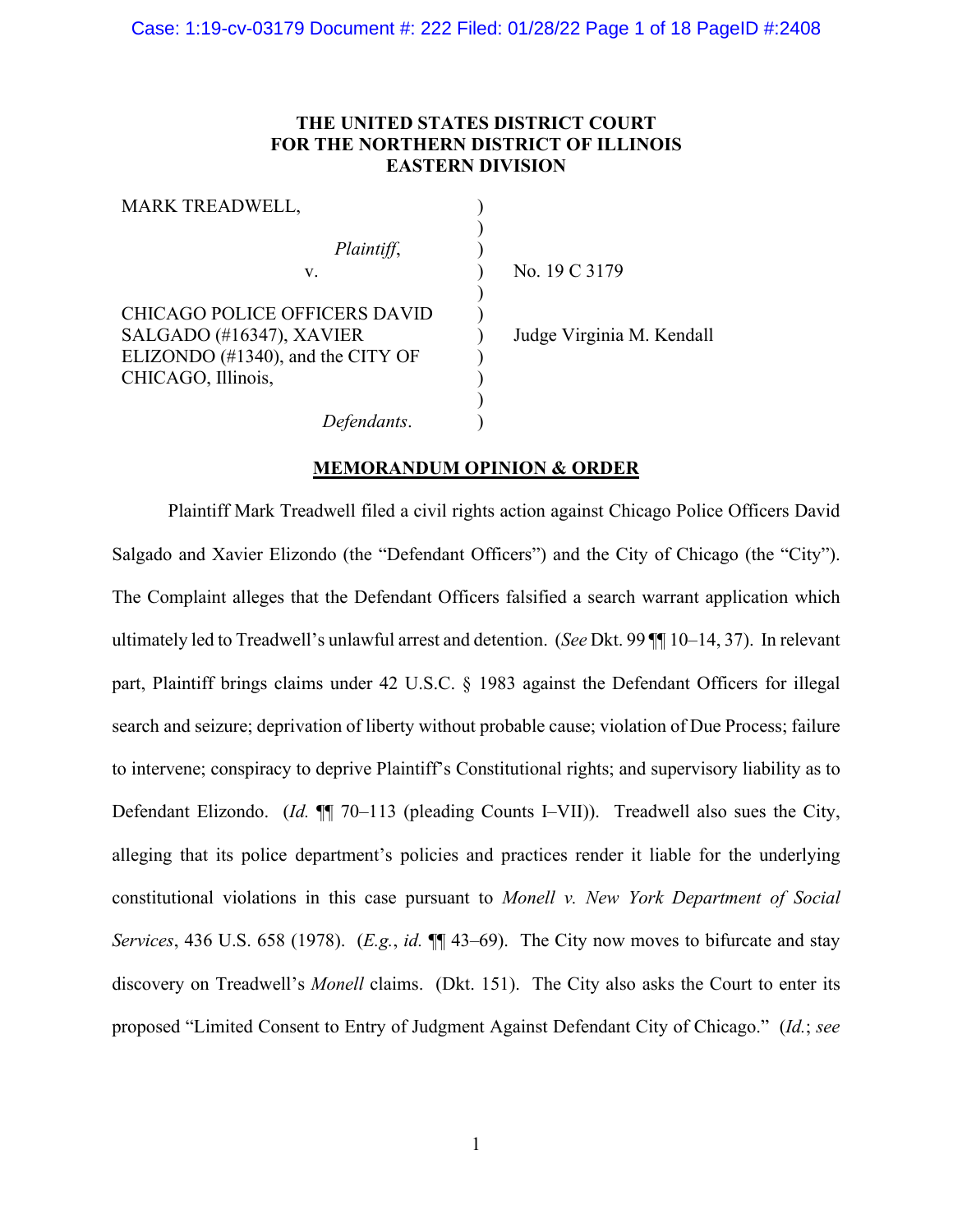#### Case: 1:19-cv-03179 Document #: 222 Filed: 01/28/22 Page 2 of 18 PageID #:2409

*also* Dkt. 151-C). For the reasons set forth below, the Motion to Bifurcate and Stay Discovery and Trial on Plaintiff's *Monell* Claims [151] is granted.

#### **BACKGROUND**

The following factual overview is taken from Plaintiff's Amended Complaint, (Dkt. 99), and is presumed true only for purposes of resolving the current motion. *See, e.g.*, *Veal v. Kachiroubas*, No. 12-cv-8342, 2014 WL 321708, at \*1 n.2 (N.D. Ill. Jan. 29, 2014). Treadwell alleges that the Defendant Officers agreed and conspired to bring false allegations and charges against him. (Dkt. 99 ¶¶ 24–25). In particular, he maintains that the Defendant Officers attained a warrant to conduct a search of 1645 S. Harding Avenue on October 21, 2017, having provided materially false and fabricated information to the Cook County State's Attorney's Office and to a Cook County judge. (*Id.* ¶¶ 11, 13, 15, 29, 37). That same evening, the Defendant Officers searched and seized firearms and narcotics from the property. (*Id.* ¶¶ 19, 22). The Defendant Officers also arrested Treadwell as a result of the unlawful search. (*Id.* ¶¶ 18, 19, 23). Treadwell was subsequently charge with numerous felony offenses for possessing firearms and controlled substances, including six Class X violations, based on the Defendant Officers' false and fabricated evidence. (*Id.* ¶ 30). Unable to make bond, Treadwell was placed in the Cook County Jail awaiting trial, including in a maximum-security division for a period of time. (*Id.* ¶ 33). Treadwell was released on February 20, 2018 but remained on electronic home monitoring for an additional three months during the pendency of his case. (*Id.* ¶ 36). Treadwell could not leave his residence without prior authorization while on home monitoring. (*Id.*). He maintains that his criminal prosecution would not have occurred but for the Defendant Officers' misconduct. (*Id.* ¶ 34).

In January 2018, both Defendant Officers were relieved of their police powers and removed from street duties by the Chicago Police Department ("CPD") following allegations that they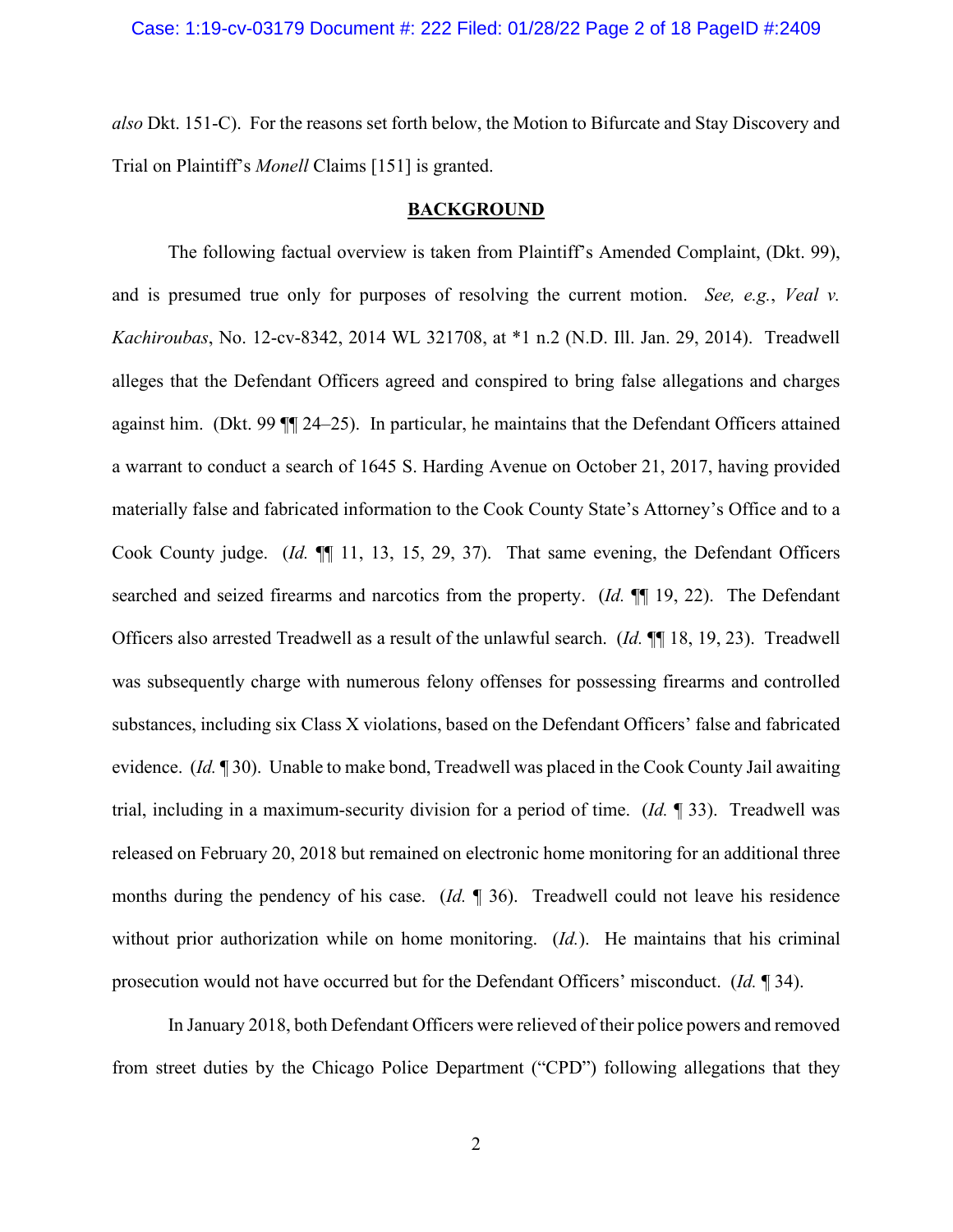#### Case: 1:19-cv-03179 Document #: 222 Filed: 01/28/22 Page 3 of 18 PageID #:2410

engaged in similar and other misconduct while on duty. (*Id.* ¶ 35). On May 10, 2018, the Defendant Officers were arrested and federally charged with conspiracy to commit theft, embezzlement, obstruction of justice, making false statements to law enforcement, and conspiracy to deprive Chicago residents of the right to be free from unreasonable search. (*Id.* ¶ 38). The indictment specifically alleges that Defendant Officers submitted materially false search warrant applications, and that they induced informants to provide false information to Cook County judges to fraudulently obtain search warrants. (*Id.* ¶ 39). The Defendant Officers were found guilty and convicted of these charges. (*Id.* ¶ 40).

On May 14, 2018, all state charges against Treadwell were dismissed and the case was terminated in his favor. (*Id.* ¶ 41). Treadwell asserts that because of Defendant Officers' misconduct, he suffered deprivation of his liberty, loss of personal freedom, physical and emotional pain and suffering, mental anguish, humiliation, degradation, loss of employment, monetary loss, forced withdrawal from college, and loss of time from required attendance at multiple court dates. (*Id.* ¶ 42).

In this Section 1983 lawsuit, Plaintiff alleges that the Defendant Officers violated his constitutional rights in connection with his arrest and detention on October 21, 2017. (*Id.* ¶¶ 70– 134). In addition, Treadwell alleges that the City is liable under *Monell*, 436 U.S. at 690, because his rights were violated as a result of official policies and practices. (*E.g.*, *id.* ¶¶ 43–69). The City has moved to (1) bifurcate Treadwell's *Monell* from Plaintiff's claims against the Defendant Officers; (2) stay discovery and postpone trial as to the *Monell* claim until the claims as to the Defendant Officers are resolved, and (3) enter the City's proposed "Limited Consent to Entry of Judgment Against Defendant City of Chicago." (Dkt. 151 at 15).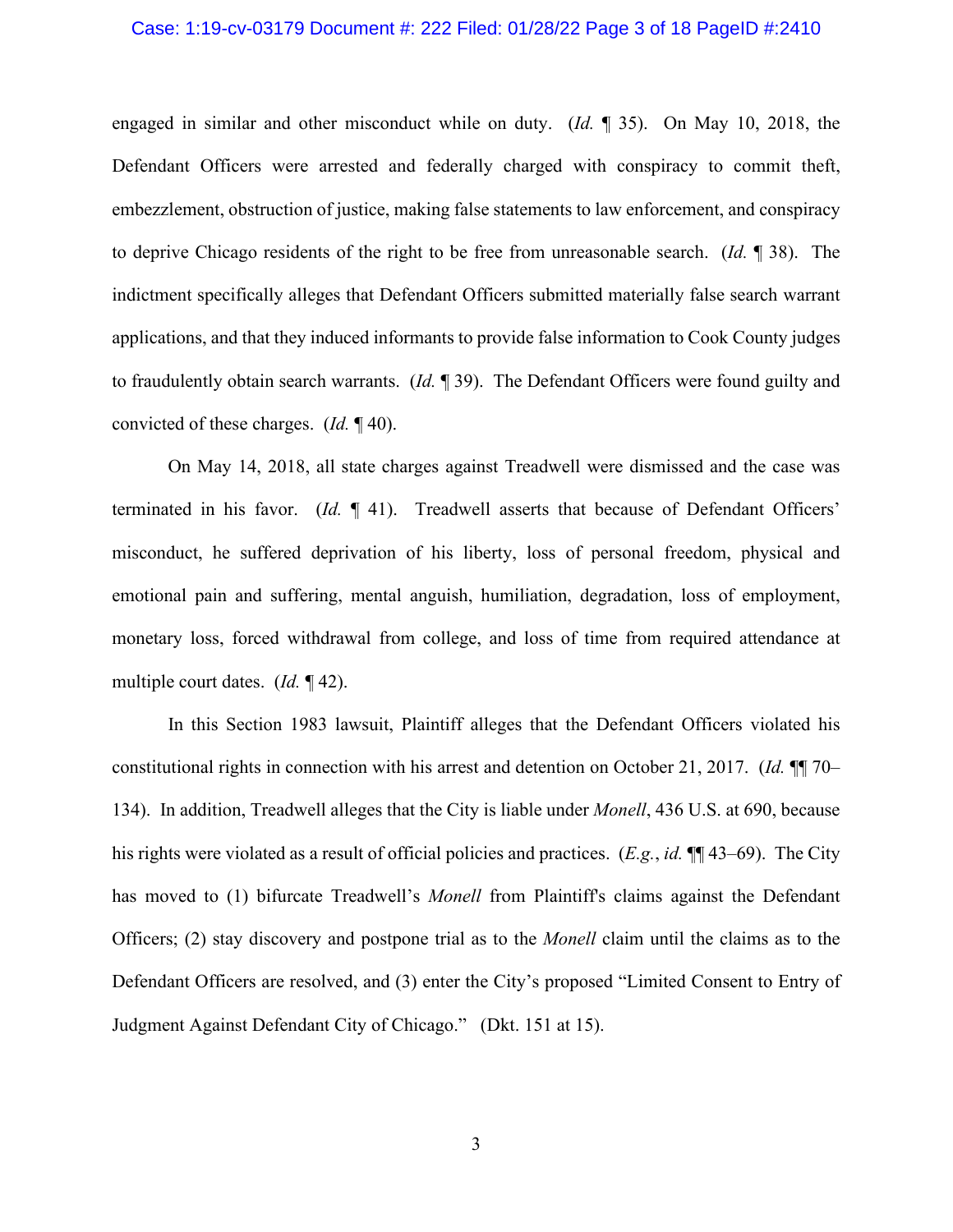#### **LEGAL STANDARD**

Under Federal Rule of Civil Procedure 42(b), the Court has considerable discretion to separate claims or issues for trial if the separation would prevent prejudice to a party or promote judicial economy. FED. R. CIV. P. 42(b); *Chlopek v. Fed. Ins. Co.*, 499 F.3d 692, 700 (7th Cir. 2007) (citing *Houseman v. U.S. Aviation Underwriters*, 171 F.3d 1117, 1121 (7th Cir. 1999)). "If one of these criteria is met, the district court may order bifurcation as long as doing so will not prejudice the non-moving party or violate the Seventh Amendment," which guarantees a jury trial for civil cases in federal court. *Chlopek*, 499 F.3d at 700 (citing *Krocka v. City of Chicago*, 203 F.3d 507, 516 (7th Cir. 2000)). Federal Rule of Civil Procedure 26(d) also permits a court to stay discovery on *Monell* claims. FED. R. CIV. P. 26(d); *see also, e.g.*, *Horton v. City of Chicago*, No. 13-cv-6865, 2016 WL 316878, at \*2 (N.D. Ill. Jan. 26, 2016); *Saunders v. City of Chicago*, 146 F. Supp. 3d 957, 968 (N.D. Ill. 2015).

Motions for bifurcation are "now commonplace" and "there is a growing body of precedent in this district for both granting and denying bifurcation in § 1983 cases." *See, e.g.*, *Allison v. Gallagher*, No. 10-cv-6887, 2012 WL 4760863, at \*1 (N.D. Ill. Oct. 5, 2012) (quoting *Elrod v. City of Chicago*, No. 06-cv2505, 2007 WL 3241352, at \*2 (N.D. Ill. Nov. 1, 2007)); *see also, e.g.*, *Rodriguez v. City of Chicago*, No. 17-cv-7248, 2018 WL 3474538, at \*2 (N.D. Ill. July 19, 2018). "Such motions and the inclination of many judges to grant them stems in large part from the recognition that, often, 'claims of municipal liability require an extensive amount of work on the part of plaintiff's attorneys and experts, and an extraordinary amount of money must be spent in order to prepare and prove them.' " *E.g.*, *Horton*, 2016 WL 316878, at \*2 (quoting *Moore v. City of Chicago*, No. 02-cv5130, 2007 WL 3037121, at \*9 (N.D. Ill. Oct. 15, 2007)); *see also, e.g.*, *Peterson v. City of Chicago*, No. 14-cv-9881, 2015 WL 13882813, at \*2 (N.D. Ill. Oct. 19, 2015);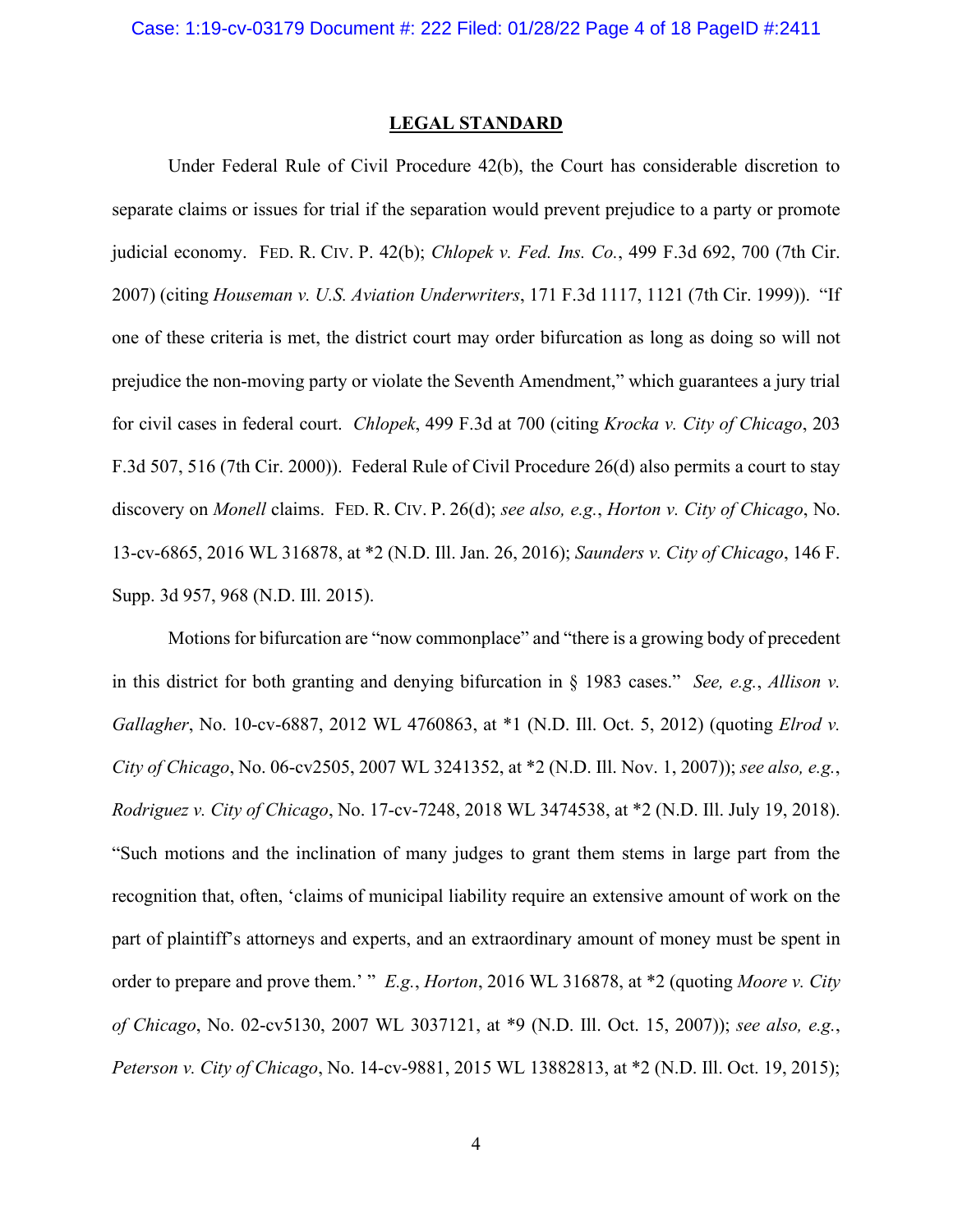*Allison*, 2012 WL 4760863, at \*1. Deciding whether to bifurcate a plaintiff's *Monell* claim is left to the Court's sound discretion and "must be done on case-by-case basis, looking at the specific facts and claims presented." *See, e.g.*, *Rodriguez*, 2018 WL 3474538, at \*2; *see also Estate of Loury by Hudson v. City of Chicago*, No. 16-cv-04452, 2017 WL 1425594, at \*2 (N.D. Ill. Apr. 20, 2017).

#### **DISCUSSION**

The City argues bifurcation of Treadwell's *Monell* claims is appropriate under Federal Rule of Civil Procedure 42 because bifurcation best serves the interests of efficient litigation and judicial economy and will assist in eliminating the risk of unfair prejudice and potential unnecessary expense to the parties without prejudicing Plaintiffs' ability to recover compensatory damages. (Dkt. 151). In support of its Motion, the City argues that Treadwell's *Monell* claims are dependent first on Treadwell's claims against the Defendant Officers. (*Id.* at 5–8). The City has offered to consent to limited entry of judgment against it should the jury determine the Defendant Officers committed a violation of Plaintiff's constitutional rights in one of the ways alleged in the complaint – even if the Officers are protected from civil liability due to qualified or absolute immunity, without Plaintiff having to prove any of the elements required to hold the City liable under *Monell*. (*Id.* at 7; Dkt. 151-C ¶ 6). Among other things, Treadwell responds that his claims against the City are not dependent on a verdict against the Defendant Officers and that bifurcation would increase the cost of litigation. (Dkt. 180 at 8–9). Treadwell further disputes that the City would be prejudiced by allowing his claims to proceed to trial together, whereas bifurcating the *Monell* claims would prejudice Treadwell's case before the jury. (*Id.* at 12). For the reasons set forth below, bifurcation is appropriate in this case.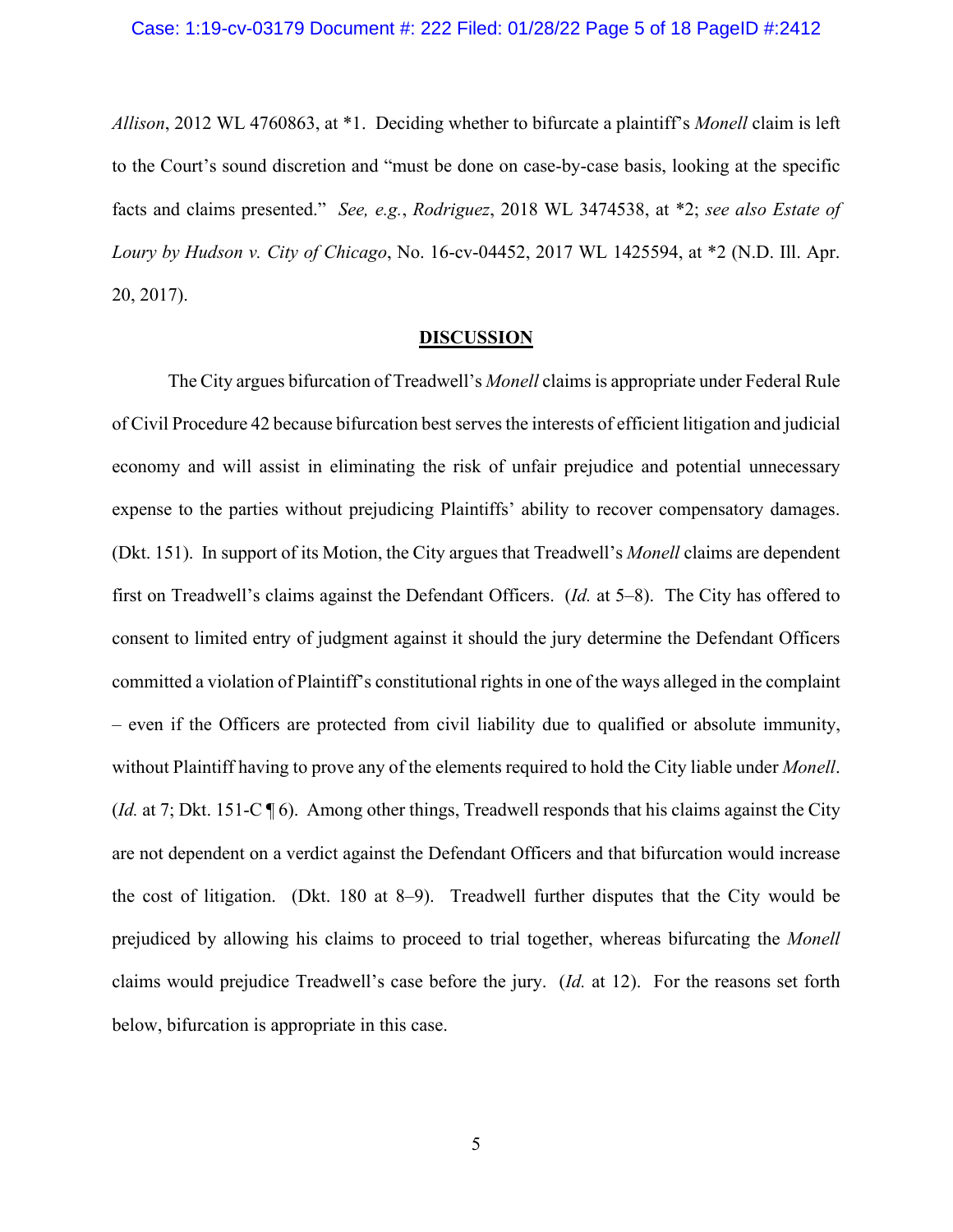# **1. Judicial Estoppel**

As an initial matter, Treadwell argues that the City is judicially estopped from seeking to bifurcate his *Monell* claims. (*Id.* at 6). He rests this argument on the fact that "the parties jointly requested an extension of the discovery schedule" after Treadwell added *Monell* claims to his amended complaint. (*Id.*). As such, in Treadwell's view, "the City should not be permitted to now take the opposite position by arguing that *Monell* discovery should not occur at all." (*Id.*).

Judicial estoppel is an equitable doctrine intended to avoid situations where a litigant prevails twice on inconsistent theories. *In re Airadigm Communications, Inc.*, 616 F.3d 642, 661 (7th Cir. 2010). Courts have "identified at least three pertinent factors" in weighing the application of the judicial estoppel, namely: "(1) whether the party's later position was '*clearly inconsistent*' with its earlier position; (2) whether the party against whom estoppel is asserted in a later proceeding has succeeded in persuading the court in the earlier proceeding; and (3) whether the party 'seeking to assert an inconsistent position would *derive an unfair advantage* or impose an unfair detriment on the opposing party if not estopped.' " *Id.* (emphasis added).

The City's request for bifurcation is not "clearly inconsistent" with its earlier request (jointly filed with Plaintiff) to extend the discovery deadline. In one respect, the parties' joint motion to extend discovery was filed before the City had even filed a responsive motion. (*Compare* Dkt. 107 (filed 12/23/2020), *with* Dkt. 120 (filed 2/12/2021)). Neither party explicitly set forth or guaranteed in the joint motion that it *would* engage in *Monell* discovery at all.

Next, the City stands to gain no "unfair advantage" via the instant motion. The parties' joint motion to extend discovery conferred benefits to both the City and Treadwell alike. For example, Treadwell reported that the parties were unable to schedule a remote deposition with Defendant Salgado due to COVID-related complications, and so required additional time on that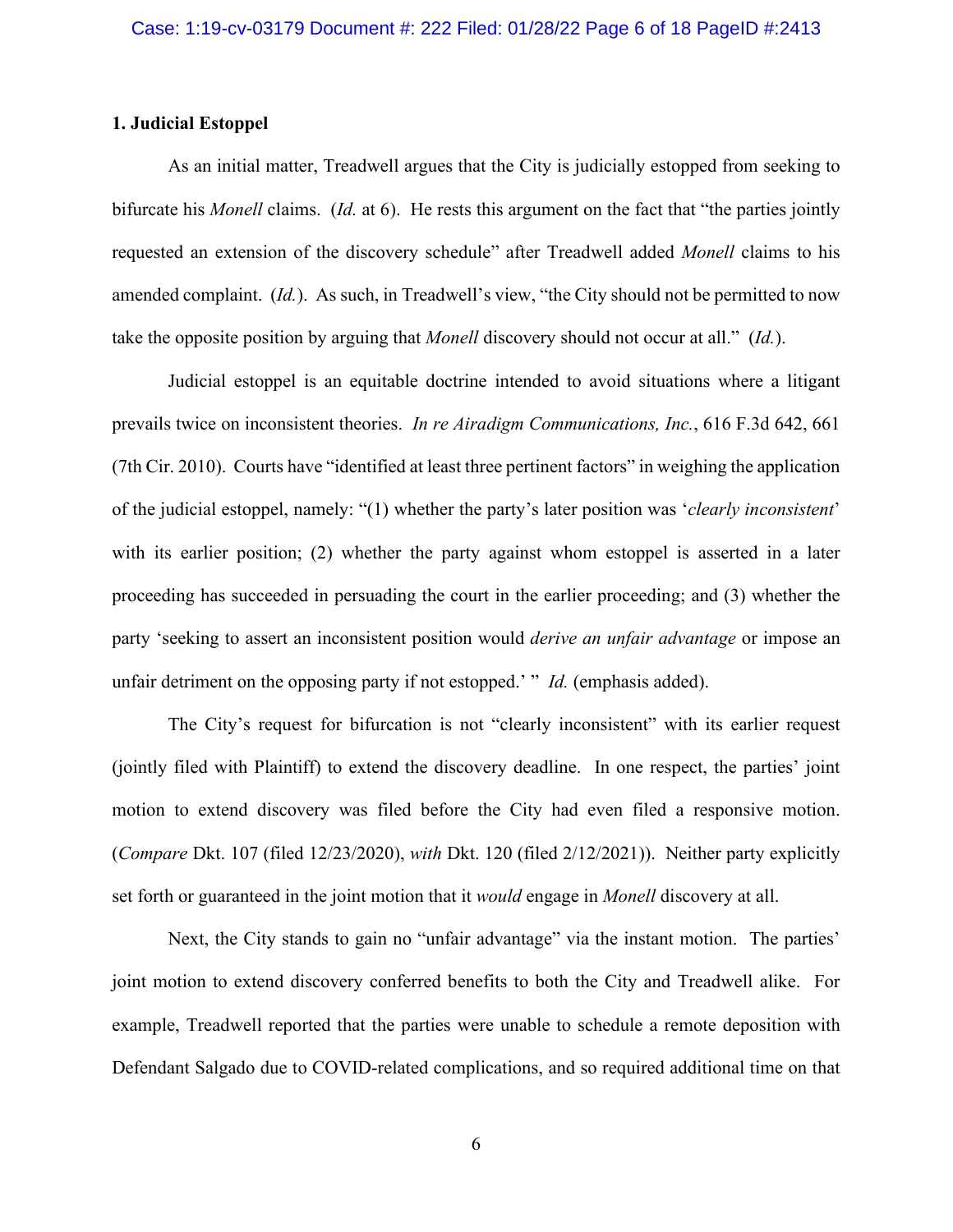front. (Dkt. 107 ¶ 9). Moreover, the joint motion plainly states that none of the parties would have been able to complete fact discovery by their initial deadline. (*Id.* ¶ 8). For these reasons, judicial estoppel does not bar the City's motion.

# **2. Split or Inconsistent Verdicts**

The City argues that bifurcation is appropriate because Treadwell must succeed in his action against the Defendant Officers before he can obtain a judgment against the City on his *Monell* claims. (Dkt. 151 at 6). Where a plaintiff's alleged harm "was not caused by any *de facto* policies *independent of any officer's actions*," a constitutional violation by an individual officer must be found before a municipality may be held liable under *Monell* . *See, e.g.*, *Harris v. City of Chicago*, No. 14-cv-4391, 2016 WL 3261522, at \*3 (N.D. Ill. June 14, 2016) (emphasis added); *see also, e.g.*, *Williams v. City of Chicago*, 315 F. Supp. 3d 1060, 1080–81 (N.D. Ill. 2018). Under certain circumstances, "a municipality can be held liable under *Monell* even when its agents are not," although this is only possible where such a finding would not create an "inconsistent verdict." (Dkt. 151 at 5 (citing *Thomas v. Cook Cty. Sheriff's Dep't*, 604 F.3d 293, 305 (7th Cir. 2010)). To determine whether the City's liability is dependent on that of its Defendant Officers', the Court "must look to the nature of the constitutional violations, the theory of municipal liability and the defenses set forth." *Thomas*, 604 F.3d at 305.

Treadwell's *Monell* claims relate in part to the City's alleged policy or practice of allowing members of the CPD to act with impunity. (*See* Dkt. 99 ¶¶ 43–63). First, Treadwell alleges that the City fails to supervise and appropriately discipline its police officers for misconduct or otherwise maintain an effective system of police oversight. (*Id.* ¶¶ 52–53, 62; *see also id.* ¶¶ 44– 45 (citing U.S. Department of Justice report discussing the deficiencies within the CPD, which recommended reform to CPD's "supervision structure and processes" and accountability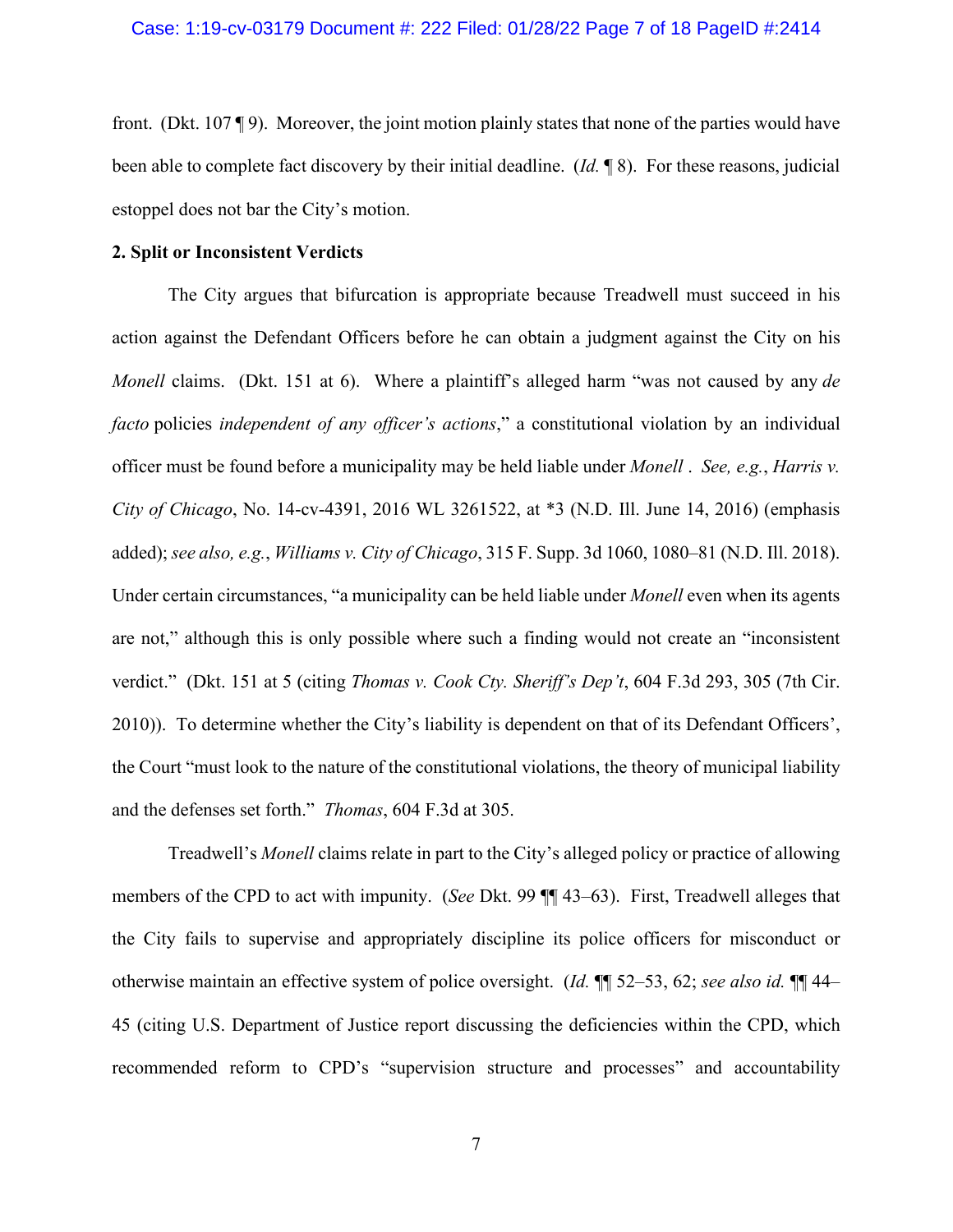#### Case: 1:19-cv-03179 Document #: 222 Filed: 01/28/22 Page 8 of 18 PageID #:2415

systems)). In addition, he maintains that the City facilitates a "code of silence" as to misconduct within the CPD. (*Id.* ¶¶ 51 ("In accordance with this code, officers refused to report and otherwise lied about misconduct committed by their colleagues<sup>[1]</sup>"). However, even crediting these claims, any alleged harm to Treadwell flowing from such policies hinges on the actions of individual officers. That is to say, the City's purported failure to supervise its police force does not proximately cause harm to the public in and of itself. Although such harm may ultimately trace back to workforce training failures, and the like, the harm itself only comes to fruition through an officer's affirmative actions. *See, e.g.*, *Ezell v. City of Chicago*, No. 18-cv-1049, 2019 WL 3776616, at \*4 (N.D. Ill. Aug. 12, 2019) (explaining that harm caused by City's failure to properly discipline and supervise an officer could only manifest through the officer's actions); *Harris*, 2016 WL 3261522, at  $*3$  (same regarding City's alleged policy or practice of "actively covering up illegal interrogations and confessions"); *Claxton v. City of Chicago*, No. 14-cv-10076, 2015 WL 5304630, at \*1 (N.D. Ill. Sept. 9, 2015) (same regarding City's alleged policies of failing to adequately train and supervise officers; failure to punish and discipline misconduct within the CPD; and allowing a code of silence to exist within the CPD); *Veal*, 2014 WL 321708, at \*4 (same where City allegedly "failed to adequately train individual officers or failed to act in response to repeated complaints of its officers' violations"). As such, the Defendant Officers must be found to have committed a constitutional violation before the City may be held liable under *Monell* on this ground.

The same conclusion applies to the City's alleged policy or practice of fabricating false evidence and/or suppressing exculpatory evidence in criminal proceedings. (*See* Dkt. 99 ¶¶ 64– 69). Treadwell alleges that the City perpetuates CPD officers' routine practice of "manufactur[ing] evidence against innocent persons by coercing, manipulating, threatening, pressuring, and offering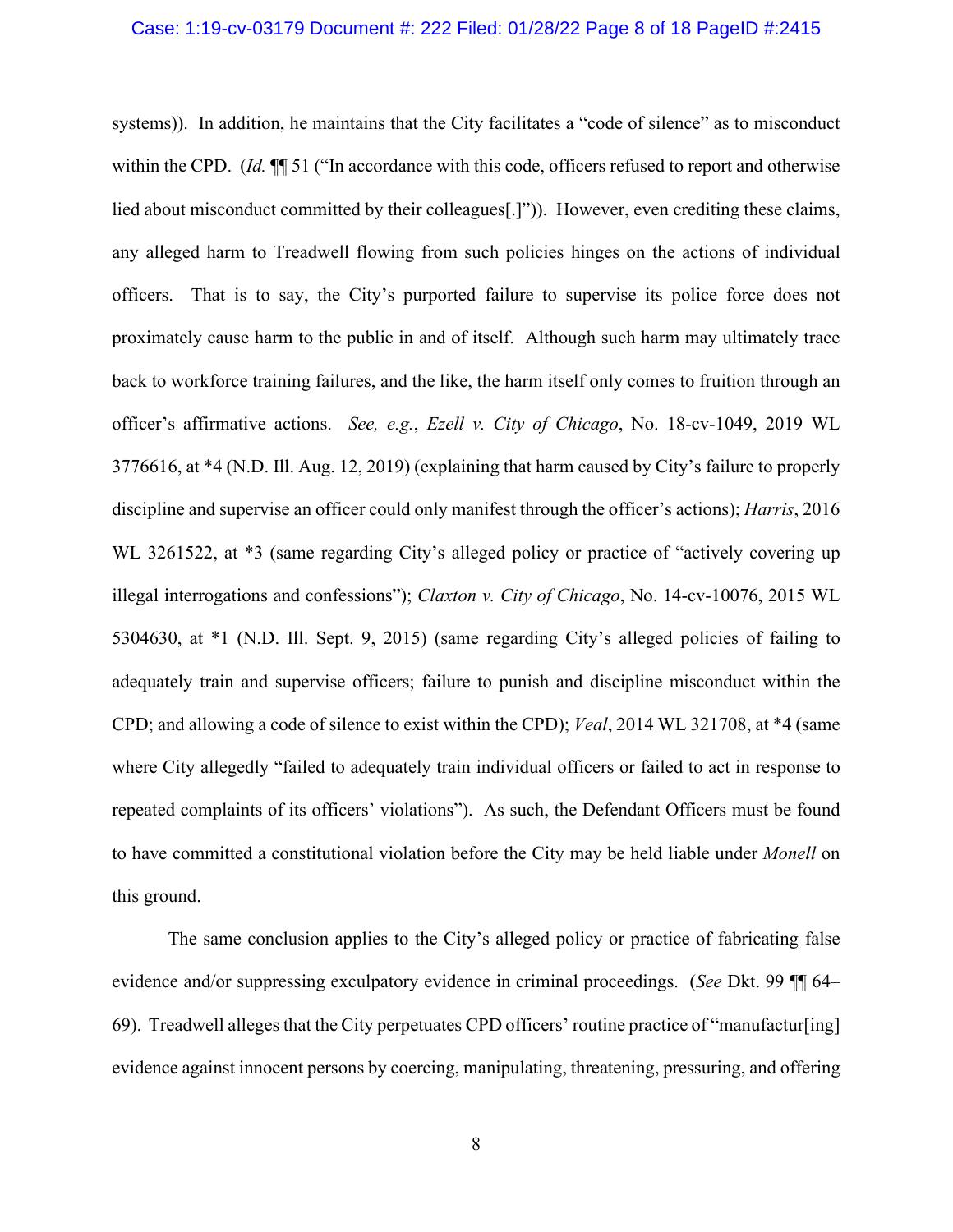#### Case: 1:19-cv-03179 Document #: 222 Filed: 01/28/22 Page 9 of 18 PageID #:2416

inducements to suspects and witnesses to obtain false statements implicating innocent persons, knowing full well that those statements were false." (*Id.* ¶¶ 66, 68). Again, even if the City were to have such a policy or practice, any harm caused therefrom could only manifest itself through individual officers' actions. *See, e.g.*, *Williams*, 315 F. Supp. 3d at 1080–81 (finding that any harm caused by City's alleged policies or practices of permitting officers to coerce false testimony, create false investigative reports, and fail to preserve and produce exculpatory evidence could only manifest itself through officers' actions); *Andersen v. City of Chicago*, No. 16-cv-1963, 2016 WL 7240765, at \*3 (N.D. Ill. Dec. 14, 2016) (same regarding City's policy or practice of permitting its officers to coerce false confessions); *Harris*, 2016 WL 3261522, at \*3 (same regarding City's alleged policy or practice of fabricating evidence including through "illegal interrogations and confessions"); *Taylor v. Kachiroubas*, No. 12-cv-8321, 2013 WL 6050492, at \*4 (N.D. Ill. Nov. 15, 2013) (same regarding City's alleged policy or practice of fabricating evidence). Therefore, a finding of municipal liability for this alleged policy or practice is predicated on a finding that the Defendant Officers were liable for some wrong.

Treadwell asserts that "a jury could conclude that an officer other than the named Defendants" fabricated evidence against him and therefore find that this "is indeed a widespread practice within CPD." (Dkt. 180 at 7–8). Treadwell explains that Officer Lisa Torres was falsely "listed in reports as an assisting arresting officer and as a participant in the search" even though she was *not* in fact present during the search or arrest. (*Id.* at 7). Officer Torres also allegedly completed "an inventory sheet that purports to document where in the residence . . . evidence was recovered," again in spite of her absence during the search. (*Id.*). Treadwell opines that these facts establish an independent basis of liability against the City, as in *Rodriguez*, 2018 WL 3474538, where the Court denied a motion to bifurcate. (*Id.*).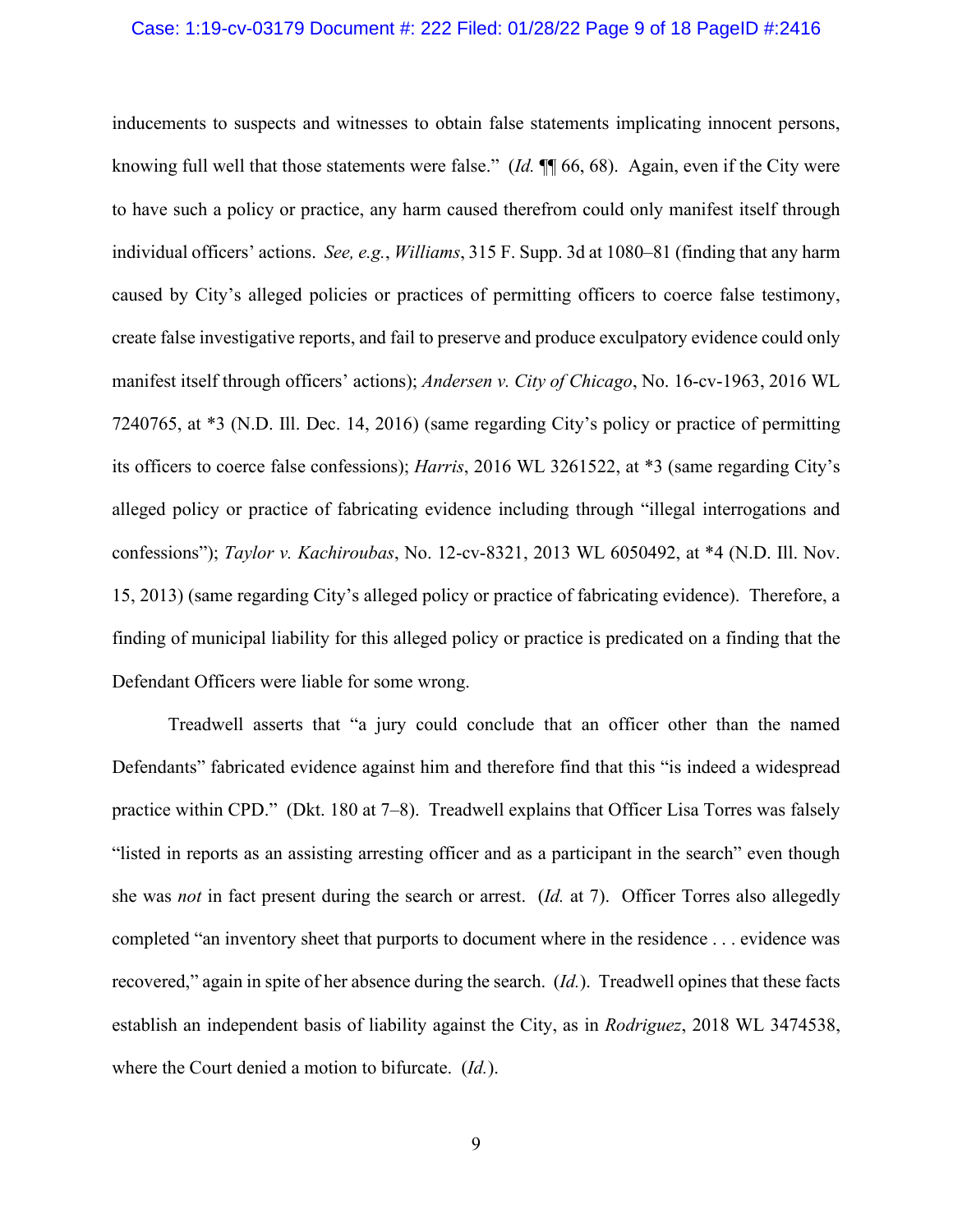### Case: 1:19-cv-03179 Document #: 222 Filed: 01/28/22 Page 10 of 18 PageID #:2417

The theory of municipal liability charged in *Rodriguez* differs from what Treadwell charged here. Rodriguez claimed that Chicago police officers "retaliated and conspired against her for seeking a criminal investigation against" an unidentified officer, "Officer Doe." *Rodriguez*, 2018 WL 3474538, at \*3. In support of her *Monell* claim, Rodriguez further alleged that the retaliation was not only a result of the City's "widespread policies, practices, and customs," but was "devised, approved and carried out by individuals with final policymaking authority." *Id.* (emphasis added) (internal quotation marks omitted). Rodriguez also alleged that the City, by and through its agents and employees, "failed and/or attempted to prevent or suppress the disclosure of the identity of [Officer Doe]." *Id.* Given these allegations of the City's direct hand in violating Rodriguez's civil rights, the Court determined it was "not at all clear that the City's liability hinges on a finding that Defendant Officers committed the constitutional violations Rodriguez attributes to them." *Id.* Rodriguez overcame the motion to bifurcate not merely because she "alleged that City employees other than [the named] individual defendants violated her constitutional rights," as Treadwell frames it, (Dkt. 180 at  $7$ ) – but because she alleged violations committed by the Defendant City *independent* of any individual officer's actions. Treadwell pled no such facts here. Again, liability for the municipal violations he complains of are, by their nature, predicated on findings of liability against the Defendant Officers. These factual distinctions render Treadwell's citation to *Rodriguez* inapt from the outset.

Furthermore, accepting Treadwell's allegations concerning Officer Torres as true for present purposes, *Monell* only imposes municipal liability for a city's *own* alleged misconduct and is not permitted to be used as a vehicle to impose *respondeat superior* liability. *Milestone v. City of Monroe, Wis.*, 665 F.3d 774, 780 (7th Cir. 2011) ("There is no *respondeat superior* liability under § 1983[.]"); *Lewis v. City of Chicago*, 496 F.3d 645, 656 (7th Cir. 2007) ("Misbehaving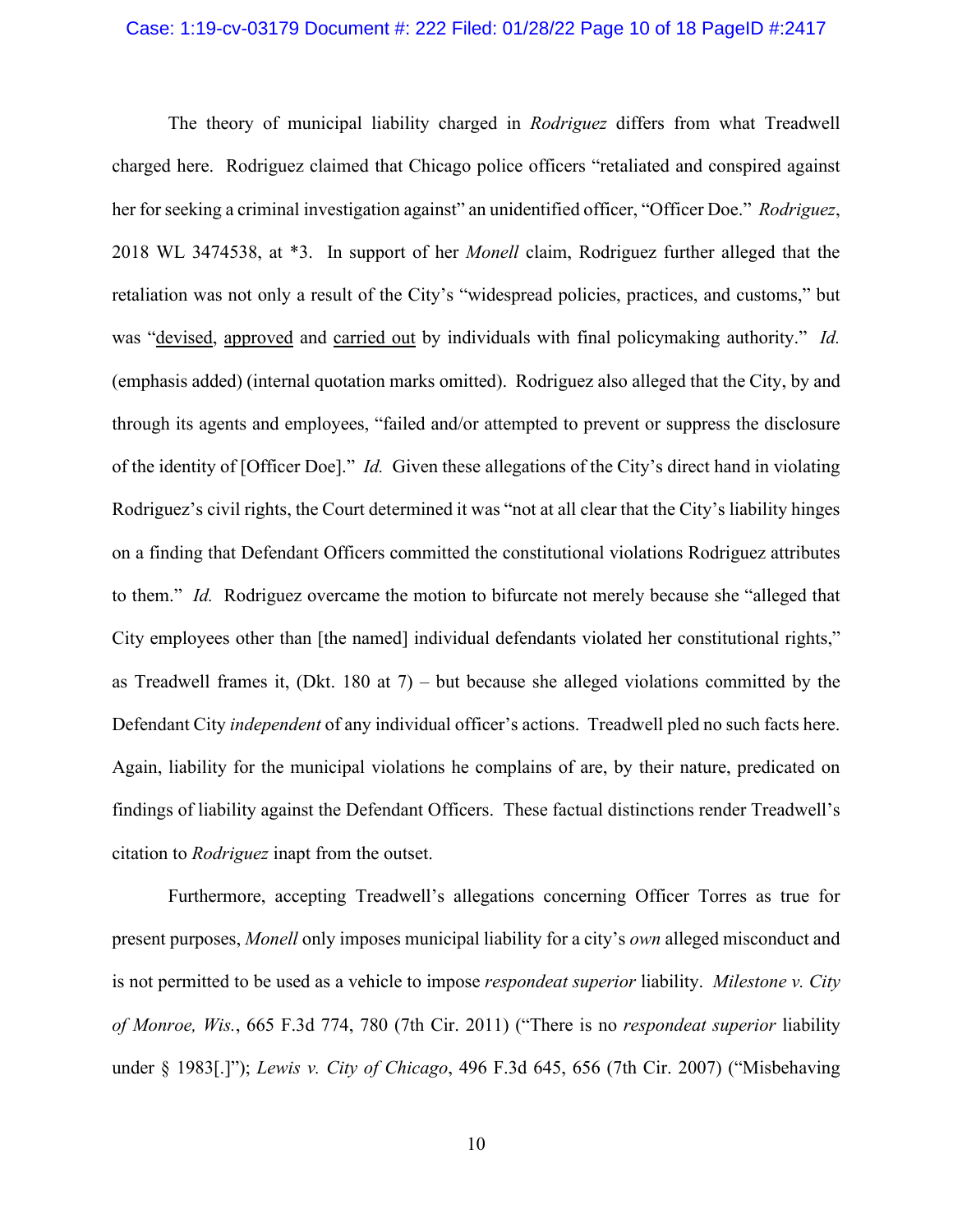### Case: 1:19-cv-03179 Document #: 222 Filed: 01/28/22 Page 11 of 18 PageID #:2418

employees are responsible for their own conduct, [whereas] 'units of local government are responsible only for their policies rather than misconduct by their workers.' ") (citing *Fairley v. Fermaint*, 482 F.3d 897, 904 (7th Cir. 2007)); *Jenkins v. Bartlett*, 487 F.3d 482, 492 (7th Cir. 2007) ("A municipality only may be held liable under § 1983 for constitutional violations caused by the municipality itself through its own policy or custom.") (citing *Monell*, 436 U.S. at 694). Allowing Treadwell's claim against Officer Torres to proceed under the guise of a *Monell* action against the City would be improper, as it ultimately amounts to a *respondeat superior* claim. Bifurcation is favored under such circumstances. *See, e.g.*, *Bradford v. City of Chicago*, No. 16-cv-1663, 2019 WL 5208852, at \*4 (N.D. Ill. Oct. 16, 2019) (finding risk that "*Monell* would devolve into a *respondeat superior* claim" if tried with claims against the individual officers was "compelling" and one that "counsels in favor of bifurcation.").

Because there is no way that a jury could consistently find the City liable without first finding the Defendant Officers liable, this factor weighs in favor of bifurcation.

#### **3. Litigation or Judicial Efficiency and Economy**

The City contends that bifurcation would best serve the interests of the litigation and judicial economy. (Dkt. 151 at 8–11). The City avers that allowing the *Monell* claims to proceed will lead to, among other things, costly fact discovery; judicial intervention in discovery disputes arising from the *Monell* claims; and a "trial that undoubtedly will be lengthier, legally and factually more complex, and more susceptible to evidentiary problems that could trigger post-trial motions." (*Id.* at 9–10; *see also* Dkt. 181 at 11–13). In particular, the City points out that Treadwell has requested all documents related to any CPD General Orders, policy manuals, operating procedures, rules, regulations, policies, or practices relating to (1) obtaining and executing search warrants; (2) obtaining information from anonymous or confidential sources; (3) the creation and destruction of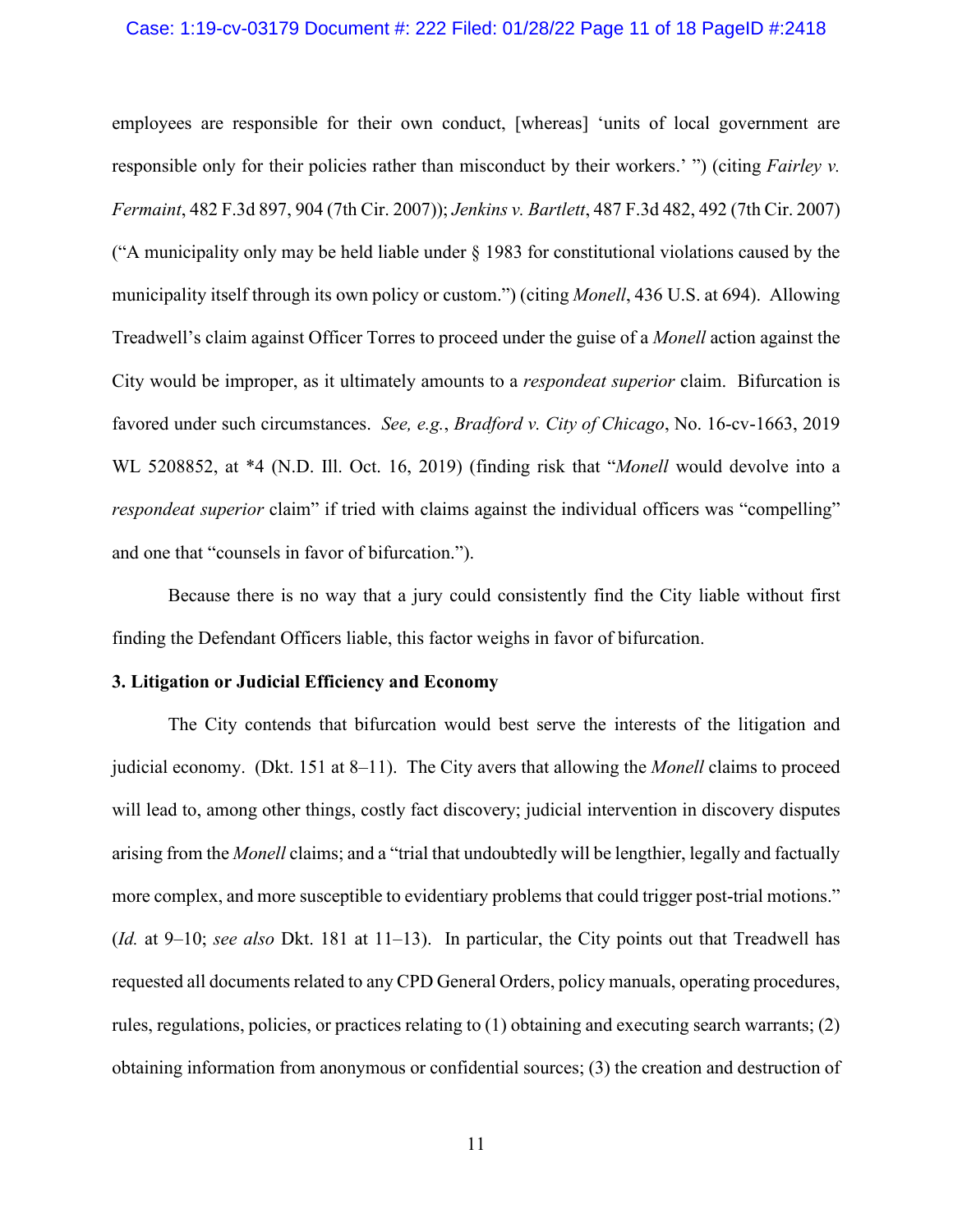#### Case: 1:19-cv-03179 Document #: 222 Filed: 01/28/22 Page 12 of 18 PageID #:2419

police reports; (4) the purpose of police reports; (5) the production and disclosure of exculpatory evidence; (6) reporting, investigating, identifying, tracking, or reviewing rates of success in obtaining illegal drugs, weapons, or contraband during the execution of search warrants; (7) reporting, investigating, identifying, tracking, or reviewing allegations of officer misconduct; and (8) discipling or supervising officers who engage in misconduct. (Dkt. 151 at 9; *see also* 151-6 ¶ 37). The City explains that "the number and type of documents that arguably fall within the scope of the discovery will be unduly burdensome and the preparation of responses by the City will be expensive and time-consuming," particularly because Treadwell seeks information from 2007 to present. (Dkt. 151 at 9). As such, the City maintains that Treadwell's *Monell* claims will result in "extremely burdensome" discovery that would "likely saddle the City with a financial burden approximating one million dollars or more." (Dkt. 181 at 11–12; *see also* Dkt. 151 at 8–9 (describing costs associated with *Monell* discovery in other cases involving similar claims)). The City also suggests that *Monell* discovery could prolong discovery by more than a year considering the trajectories of previous cases alleging similar claims. (*Id.* at 8–9).

Treadwell counters that bifurcation would "duplicate the proceedings, imposing much larger costs on the Court and the parties," and "inconvenience the witnesses involved." (Dkt. 180 at 8). In particular, he claims that bifurcation would call for two rounds of discovery, two separate stages of dispositive motions briefing, and ultimately two jury trials. (*Id.* at 8–9). Treadwell also asserts – without providing any specific examples or other support – that his requests "*could potentially* become more tailored" since "much of the necessary 'pattern evidence' was *partially* developed in Defendants' criminal cases." (*Id.* at 10 (emphasis added)). Treadwell concludes that these factors warrant against bifurcation. (*Id.*).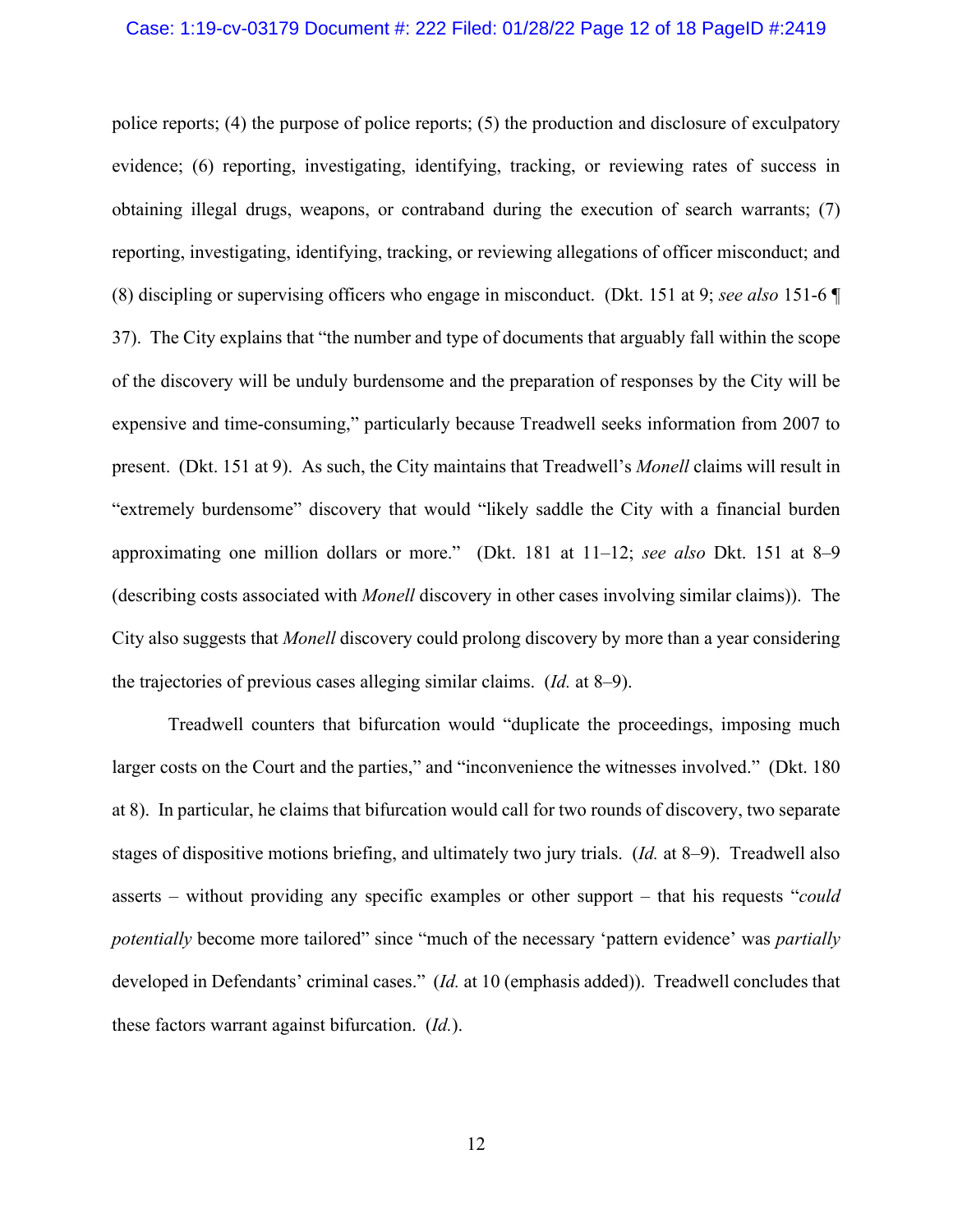### Case: 1:19-cv-03179 Document #: 222 Filed: 01/28/22 Page 13 of 18 PageID #:2420

Bifurcation can, especially in instances where municipal liability is dependent on individual liability as here, present a number of benefits – including the bypassing of significant discovery (and associated discovery complications) related to the municipality's policies and practices and a shorter trial. *See, e.g.*, *Ezell*, 2019 WL 3776616, at \*5–6; *Williams*, 315 F. Supp 3d at 1083; *Medina v. City of Chicago*, 100 F. Supp. 2d 893, 895 (N.D. Ill. 2000). *Treece v. Hochstetler*, 213 F.3d 360 (7th Cir. 2000) is instructive on this point. In that case, the Seventh Circuit affirmed the district court's decision to bifurcate the plaintiff's *Monell* claim from her Section 1983 claim alleging malicious prosecution, in part because the City agreed to entry of judgment against itself if Defendant Hochstetler was found liable. *Id.* at 361. The Court held that bifurcation was proper given the City's agreement to enter judgment against itself, and because bifurcation would avoid "the needless costs and burdens of a second trial, as well as, but not limited to, the waste of valuable time and resources of the court, and the inconveniencing of the witnesses." *Id.* at 365. The Court further noted that bifurcation was appropriate because the City's lability was a "derivate of Hochstetler's liability." *Id.*

Those are the same circumstances before this Court. Here, Treadwell's *Monell* claims are dependent on his establishing the liability of the Defendant Officers, and the City has offered a Limited Consent Agreement that awards damages to Treadwell in the event that those individuals are found to have violated his rights, regardless of any immunity arguments they may put forth.<sup>[1](#page-12-0)</sup> (*See* Dkt. 151-C). Accordingly, first addressing the individual claims may eliminate the need to

<span id="page-12-0"></span><sup>1</sup> Treadwell contends that the City's proffered "Limited Consent to Entry of Judgment" should be disregarded because it is procedurally flawed. He argues that that the Consent is not a Rule 68 offer of judgment, a Rule 16 stipulation, or an otherwise permissible pleading. (Dkt. No. 180 at 13). However, as the City points out in its briefing, the Consent is an agreement to accept judgment if the jury finds any individual defendant liable. (*See* Dkt. No. 151 at 10–11). The Consent also purports to satisfy all of Treadwell's demands. It assures that the City will pay compensatory damages and attorneys' fees if he prevails on his predicate claims against the Defendant Officers. (*Compare* Dkt. 99 at 20 (setting forth Plaintiff's requested relief against Defendant City), *with* Dkt. 151-C ¶ 4 (setting forth City's consent to satisfy those requests if Defendant Officers are found guilty)). Such agreements have been considered and accepted by other courts. *See e.g.*, *Saunders*, 146 F. Supp. 3d at 970.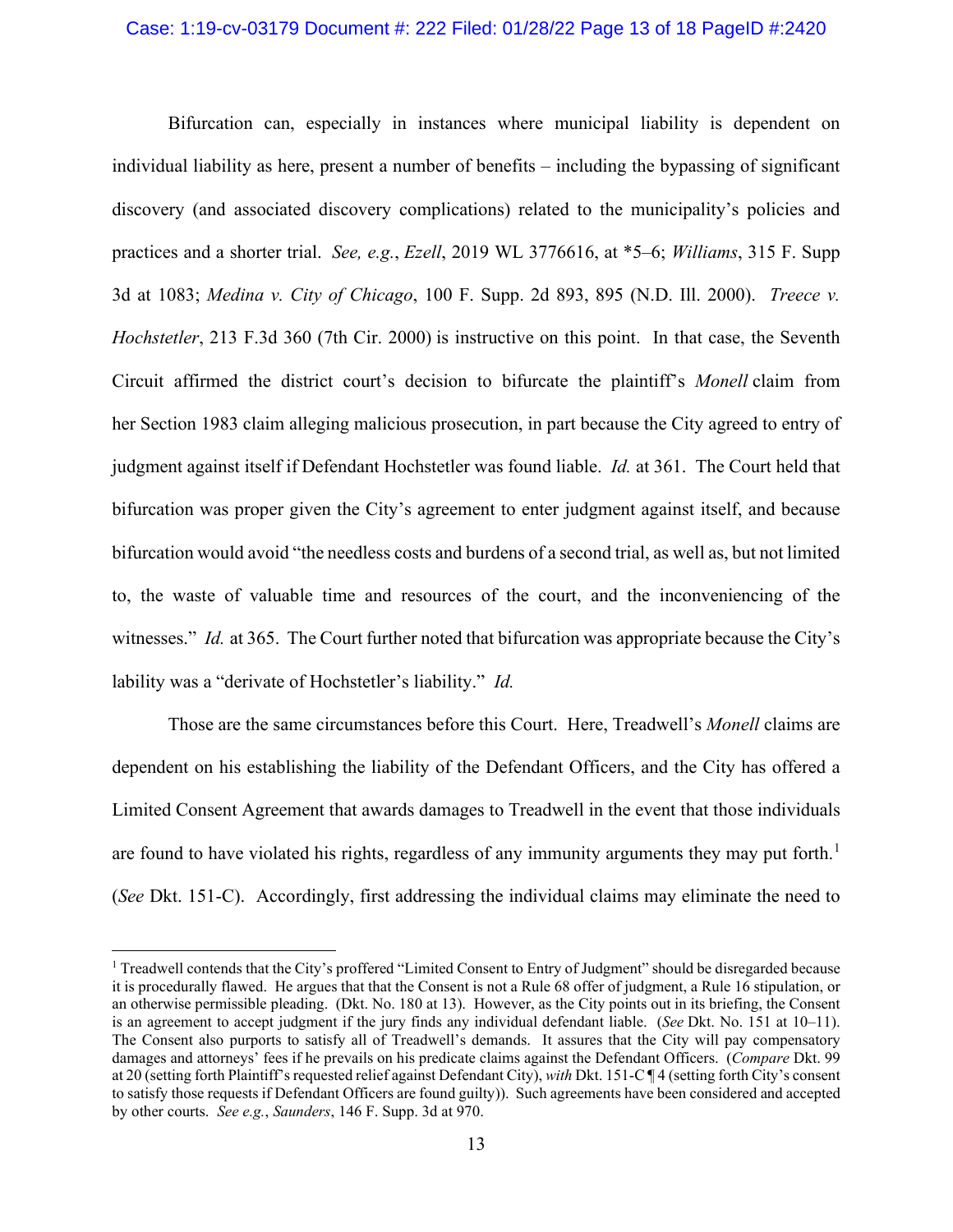### Case: 1:19-cv-03179 Document #: 222 Filed: 01/28/22 Page 14 of 18 PageID #:2421

proceed to the *Monell* claims at all. Bifurcation may also significantly expedite litigation of the individual claims themselves. This is because instead of litigating broad questions about the City's disciplinary policies, for example, the parties can focus on establishing what happened to Treadwell and whether it violated his constitutional rights. By thus limiting the scope of this stage of litigation, it is possible to resolve requisite threshold issues more quickly.[2](#page-13-0) *See, e.g.*, *Ackerman v. Allen*, No. 16-cv-6199, 2017 WL 1536447, at \*5 (N.D. Ill. Apr. 27, 2017). It is in the interest of litigation and judicial economy to bifurcate Treadwell's *Monell* claims since the resource-heavy discovery process and litigation of those claims are unnecessary to his recovery due to the Limited Consent form. *E.g.*, *Blackmon v. City of Chicago*, No. 19-cv-767, 2020 WL 1888913, at \*6 (N.D. Ill. Apr. 16, 2020); *Bradford*, 2019 WL 5208852, at \*5; *Ezell*, 2019 WL 3776616, at \*6; *Williams*, 315 F. Supp. 3d at 1083; *Andersen*, 2016 WL 7240765, at \*4–5.

Treadwell additionally argues that there are "important, non-monetary" reasons not to grant bifurcation. (Dkt. 180 at 3, 14). He explains that by fully litigating his *Monell* claims, he seeks to "secure significant and meaningful reform" to the City's unconstitutional policies and practices alleged here. (*Id.* at 14–15 ("*Monell* discovery will give Plaintiff an opportunity to expose the widespread systemic failures of the City and to encourage reforms of unconstitutional policies and practices.")). Treadwell assuredly has strong reasons for wanting to pursue his *Monell* claims. However, he seeks only money damages in this action, and bifurcation will not impede his ability to recover fully with a proper showing of constitutional injury. Further, because the City will pay any compensatory damages awarded to Treadwell, along with attorneys' fees, the City may feel an incentive to alter certain policies and practices should Treadwell prevail. Treadwell fails to

<span id="page-13-0"></span><sup>&</sup>lt;sup>2</sup> Expediting the litigation in this way also aligns with Treadwell's recent request to set "the earliest practicable trial date after the close of expert discovery on February 17, 2022." (Dkt. 182; *contra* Dkt. 151 at 8–9 (demonstrating that discovery on *Monell* claims in similar cases has taken more than a year)).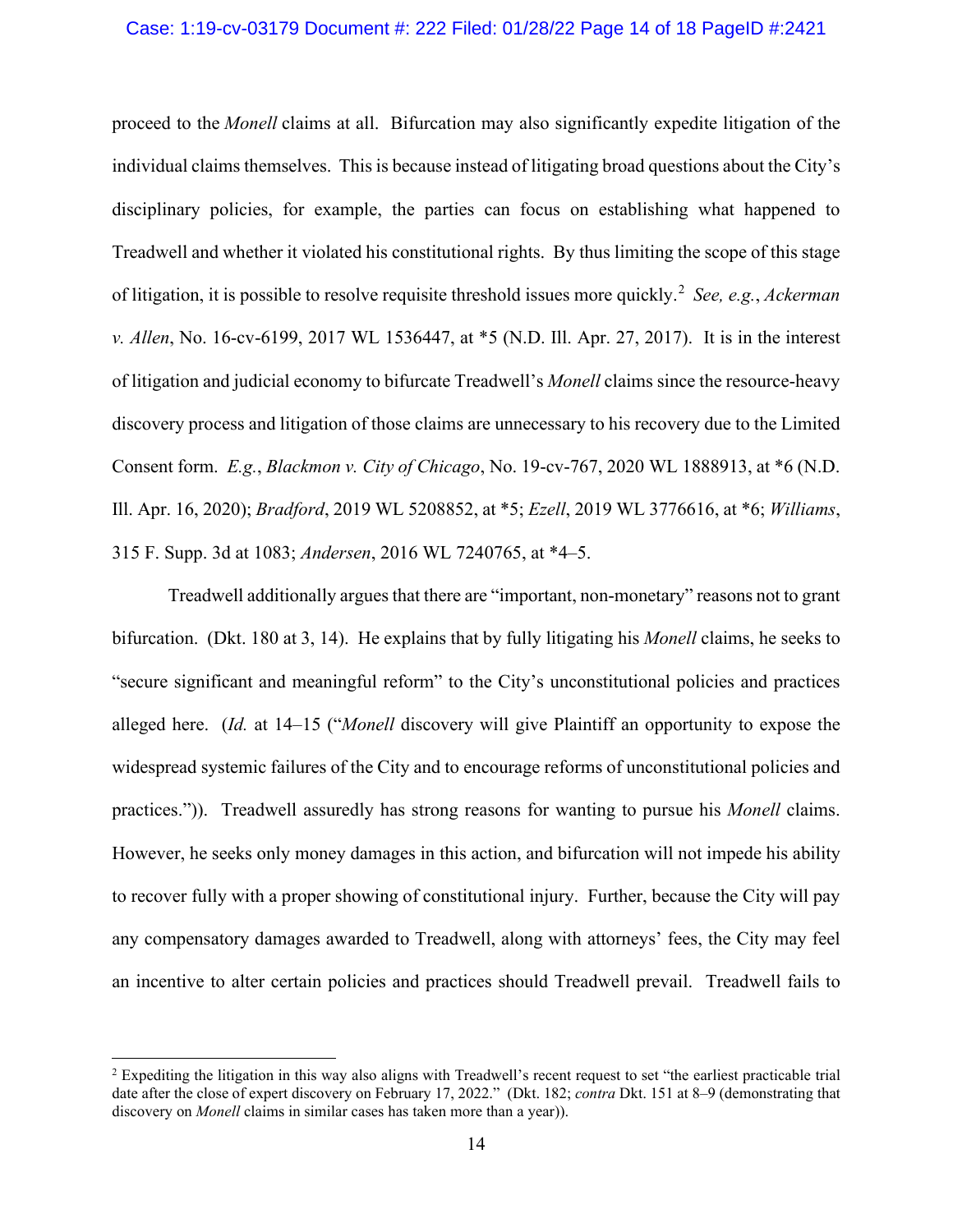#### Case: 1:19-cv-03179 Document #: 222 Filed: 01/28/22 Page 15 of 18 PageID #:2422

show that a judgment entered in this case against the City via the Limited Consent agreement would *not* adequately deter against future misconduct. *See, e.g.*, *Williams*, 315 F. Supp. 3d at 1084 ("[Plaintiff's] complaint does not limit any extraordinarily large judgment to his *Monell* claim; instead, it is entirely possible that [he] could be awarded a large judgment against the Officers, which presumably send the same message to the City and police department."); *Carr v. City of N. Chicago*, 908 F. Supp. 2d 926, 935 (N. D. Ill. Nov. 8, 2012) (explaining that compensatory damages may lead the City "to feel an incentive to change," and noting that plaintiffs "may choose to pursue the *Monell* claims, if there is anything more to pursue, after the claims against Defendant Officers are resolved"); *Parker v. Banner*, 479 F. Supp. 2d 827, 829 (N.D. Ill. 2007) ("If a constitutional violation occurred, then the City pays. . . . [T]hat is all Owen requires. The idea that the Supreme Court requires some extra incentive to deter cities from allowing their employees to violate rights is inconsistent with its policy of immunizing cities from punitive damages."). *See also, e.g.*, *Blackmon*, 2020 WL 1888913, at \*6 ("[T]he *Monell* claims are unnecessary to [plaintiff's] recovery due to the Amended Limited Consent form. [Plaintiff's] claims for compensatory damages can be resolved without ever delving into the *Monell* claims."); *Ezell*, 2019 WL 3776616, at  $*6$ .

Approaching the City's motion with a "pragmatic mindset," as we must at this stage of the litigation, bifurcation is appropriate in this case. *See, e.g.*, *Allison*, 2012 WL 4760863, at \*1.

### **4. Prejudice to the Parties**

Having found that the Rule 42(b) criteria are met, bifurcation is appropriate as long as it will not prejudice the non-moving party or violate the Seventh Amendment. *Anderson*, 2016 WL 7240765, at \*5 (citing *Treece*, 213 F.3d at 365). To begin, the City argues in favor of bifurcation on the basis that a unitary trial risks prejudicing all Defendants. (Dkt. 151 at 11–15). In particular,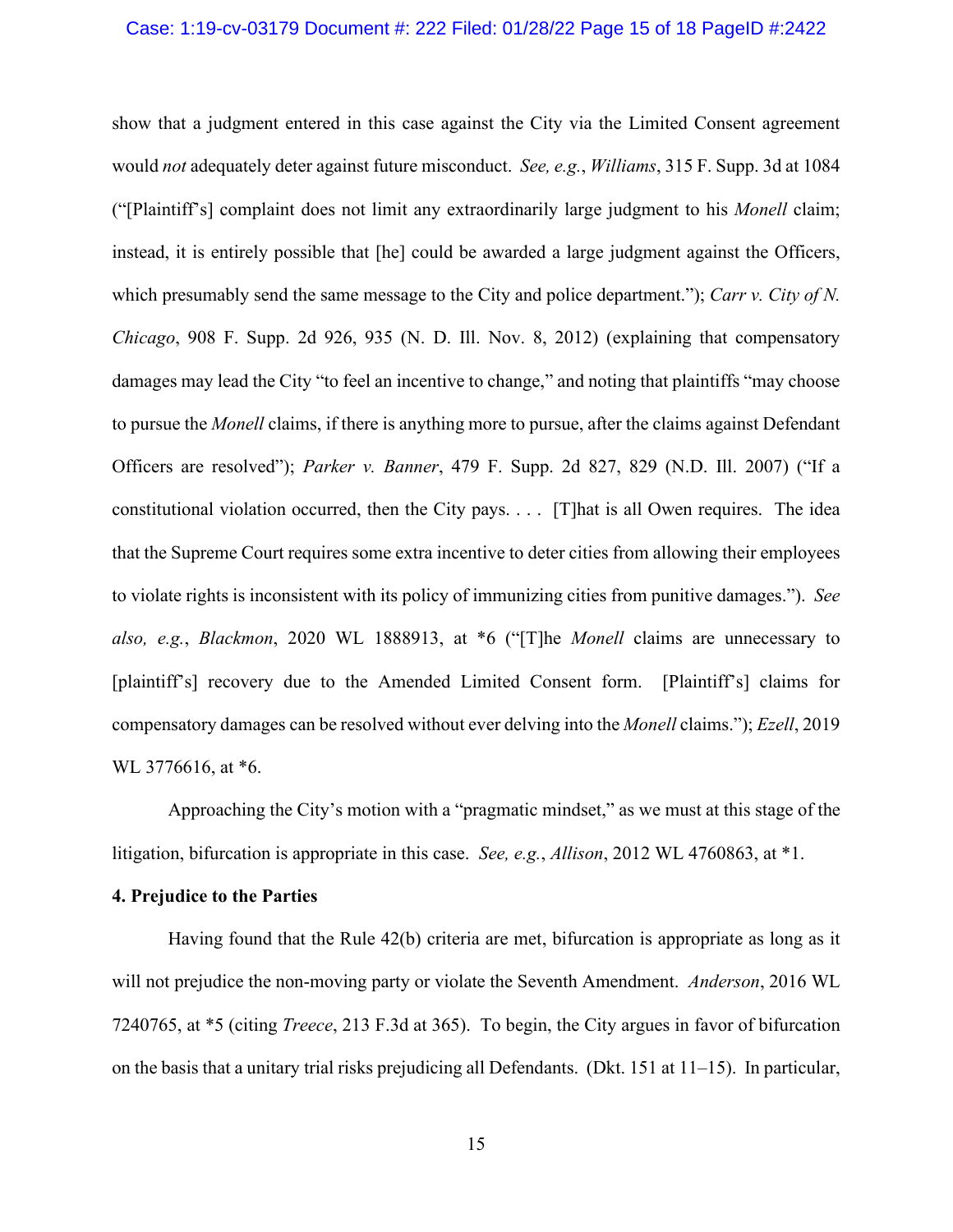### Case: 1:19-cv-03179 Document #: 222 Filed: 01/28/22 Page 16 of 18 PageID #:2423

the City states that bifurcation would protect the Defendant Officers "from possible prejudice caused by the introduction of extensive and extraneous evidence regarding alleged misconduct in which they were not involved." (*Id.* at 12 (explaining that such evidence could "serve<sup>[]</sup> as an invitation to the jury to find the [Defendant Officers] guilty by association, rather than deciding liability based on their own actions")). The City further argues that allowing the case to move forward as a whole would prejudice the City given Defendant Officers' recent criminal convictions following a "highly publicized media trial," which included similar allegations as those charged by Treadwell. (*Id.* at 13 (noting the criminal indictments alleged Defendant Officers submitted false search warrant applications and induced informants to provide false information to judges)).

However, it is premature to raise these concerns of prejudice at trial at this stage. *Anderson*, 2016 WL 7240765, at \*5 n.6. There are a number of tools the Court can use – including limiting instructions, motions *in limine*, and others – to limit any such prejudice, and the Court could assess the propriety of bifurcating the trial at a later date if those tools are inadequate. *Id.* Thus, as it stands, "prejudice at trial does not militate in favor of bifurcation at this time." *Id. See also, e.g.*, *Blackmon*, 2020 WL 1888913, at \*6; *Jackson v. City of Chicago*, No. 14-cv-6746, 2017 WL 8199322, at \*3 (N.D. Ill. Dec. 12, 2017) ("[T]he better time to evaluate [prejudice from trying individual and *Monell* claims together] is shortly before trial[.]"); *Estate of McIntosh v. City of Chicago*, No. 15-cv-1920, 2015 WL 5164080, at \*9 (N.D. Ill. Sept. 2, 2015) (finding undue prejudice analysis "premature and too speculative" at the early stages of the case); *Giles v. Ludwig*, No. 12–cv–6746, 2013 WL 6512683, at \*2 (N.D. Ill. Dec. 6, 2016) (explaining that limiting instructions, motions *in limine*, and the Rules of Evidence would suffice to mitigate prejudice arising from a unitary trial).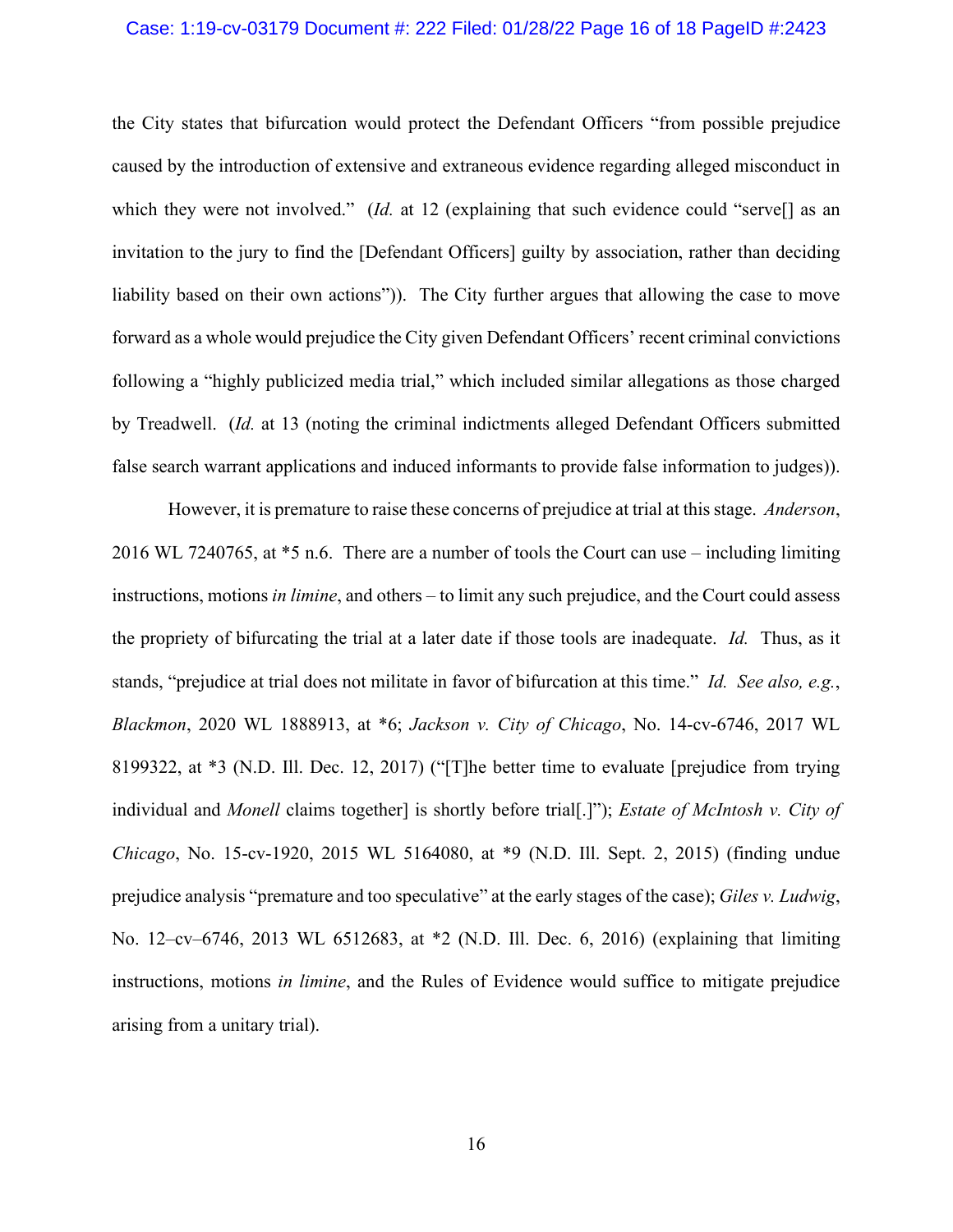### Case: 1:19-cv-03179 Document #: 222 Filed: 01/28/22 Page 17 of 18 PageID #:2424

For his part, Treadwell suggests bifurcation would prejudice his case because the jury ought to "consider the entire picture of what [he] alleges happened to him" to allow them "to determine whether any or all of Defendants' conduct . . . violated the law." (Dkt. 180 at 12 (quoting *Garcia v. Ramirez*, 2021 WL 1253448, at \*3 (N.D. Ill. April 5, 2021)). This position is unpersuasive. As discussed above, the Defendant Officers must be found liable for a constitutional violation before the City may be held liable under *Monell*. In addition, "[m]isbehaving employees are responsible for their own conduct." *Lewis*, 496 F.3d at 656. Treadwell's *Monell* claims thus could be bifurcated without prejudicing his case, since those claims will not assist the jury in determining predicate causes of action against Defendant Officers. Moreover, bifurcation would have no effect on the recovery he seeks. As discussed, if the Individual Defendants are found to have violated Treadwell's constitutional rights, the Limited Consent will result in judgment against the City for compensatory damages and reasonable attorneys' fees. (*See* Dkt. 151-C).

Next, Treadwell argues that bifurcation would violate his Seventh Amendment rights because "it is likely that two separate juries would have to consider some of the same issues." (Dkt. 180 at 13). Specifically, "both juries would have to answer whether and how [his] constitutional rights were violated by the fabrication of evidence and arrest without probable cause." (*Id.*). The Seventh Amendment provides that: "In suits at common law . . . the right of trial by jury shall be preserved, and no fact tried by a jury shall be otherwise reexamined." U.S. CONST. AMEND. VII. "Questions in a single suit 'can only be tried by different juries if they are so distinct and separable from the others that a trial of them alone may be had without injustice.' " *See, e.g.*, *Fetzer v. Wal-Mart Stores, Inc.*, No. 13-cv-9312, 2016 WL 6833912, at \*6 (N.D. Ill. Nov. 21, 2016) (citing *Houseman*, 171 F.3d at 1126). Even should Treadwell have any basis to further pursue his *Monell* claims after a finding against the Defendant Officers, it would not raise